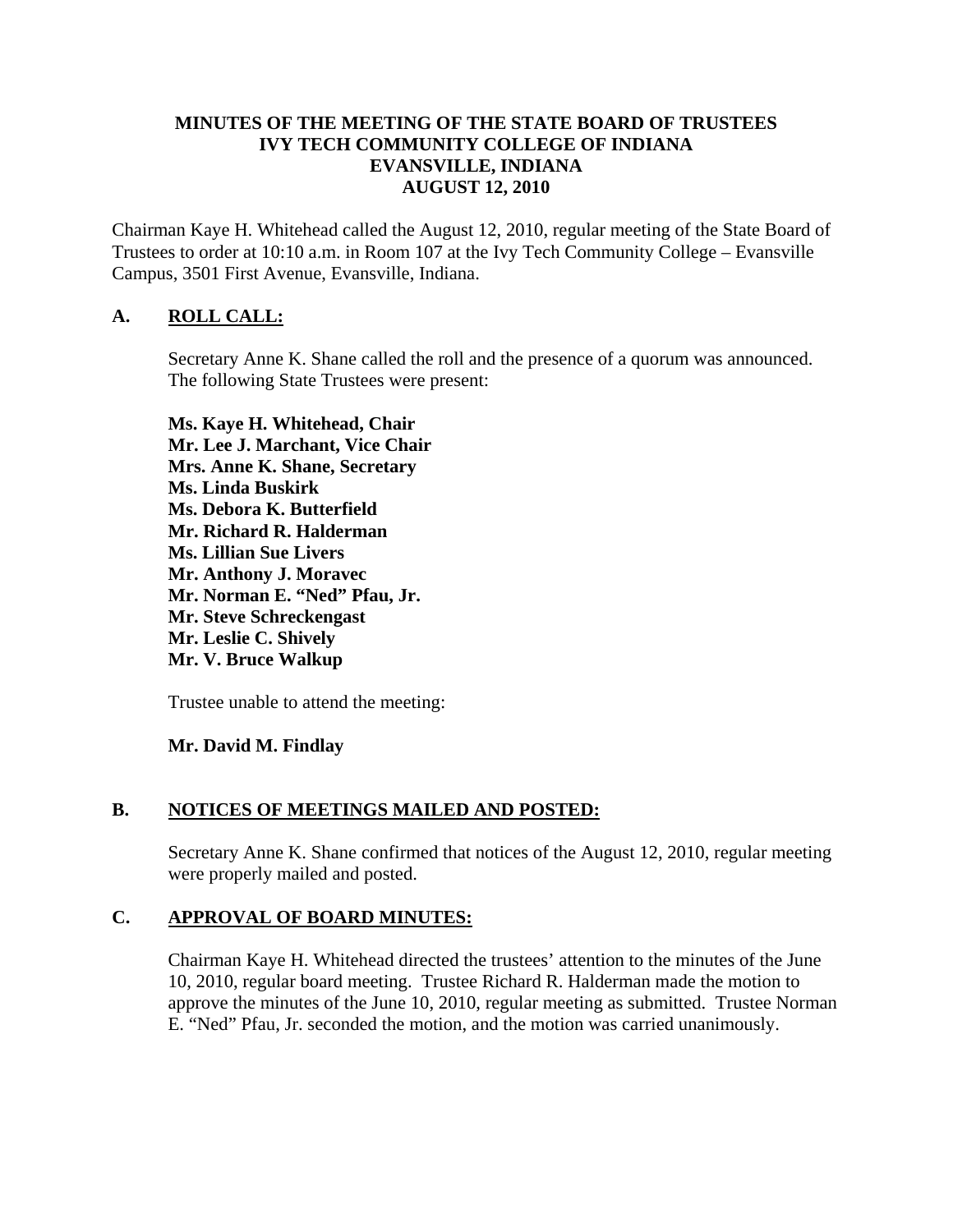### **BOARD MINUTES AUGUST 12, 2010**

### **D. COMMITTEE REPORTS:**

- **Item 1** Chairman Whitehead reported that the Executive Committee met on July 12, 2010 and said that the matters discussed at that meeting would be incorporated into the following committee reports.
- **Item 2** Chairman Whitehead called upon Trustee Norman E. "Ned" Pfau, Jr. for the **Budget and Finance Committee Report**. Trustee Pfau reminded the trustees of the detailed discussions of the following resolutions during the committee meetings the previous afternoon and moved for the approval of:

# **Resolution Number 2010-41, Ratification of the Biennial Legislative Budget Request for Operating Funds Submitted to the Indiana General Assembly**

Trustee V. Bruce Walkup seconded the motion, and the motion carried unanimously.

### **Resolution Number 2010-42, Resolution of the State Board of Trustees Regarding the Issuance of a Note to Finance the Cost of Qualified Energy Savings Facilities in Indianapolis, Indiana**

Trustee Shane seconded the motion, and the motion carried unanimously.

# **Resolution Number 2010-43, Approval of a Contract for Call/Fulfillment Center Services**

Trustee Richard R. Halderman seconded the motion, and the motion carried unanimously.

# **Resolution Number 2010-44, Approval of Contract for Blackboard, Inc. for 2010-2013**

Trustee Walkup seconded the motion, and the motion carried unanimously.

Trustee Pfau said that the Committee heard from Vice President for Finance and Treasurer Bob Holmes who reported on the closing of the fiscal year 2009-10 and said that the process is moving well. The objective is to better our record of closing in October, as we did last year.

# **Item 3** Chairman Whitehead called on Trustee Linda Buskirk for the **Planning and Education Committee Report**.

Trustee Buskirk reminded the trustees of the detailed report and discussion during the previous day's Planning and Education Committee meeting and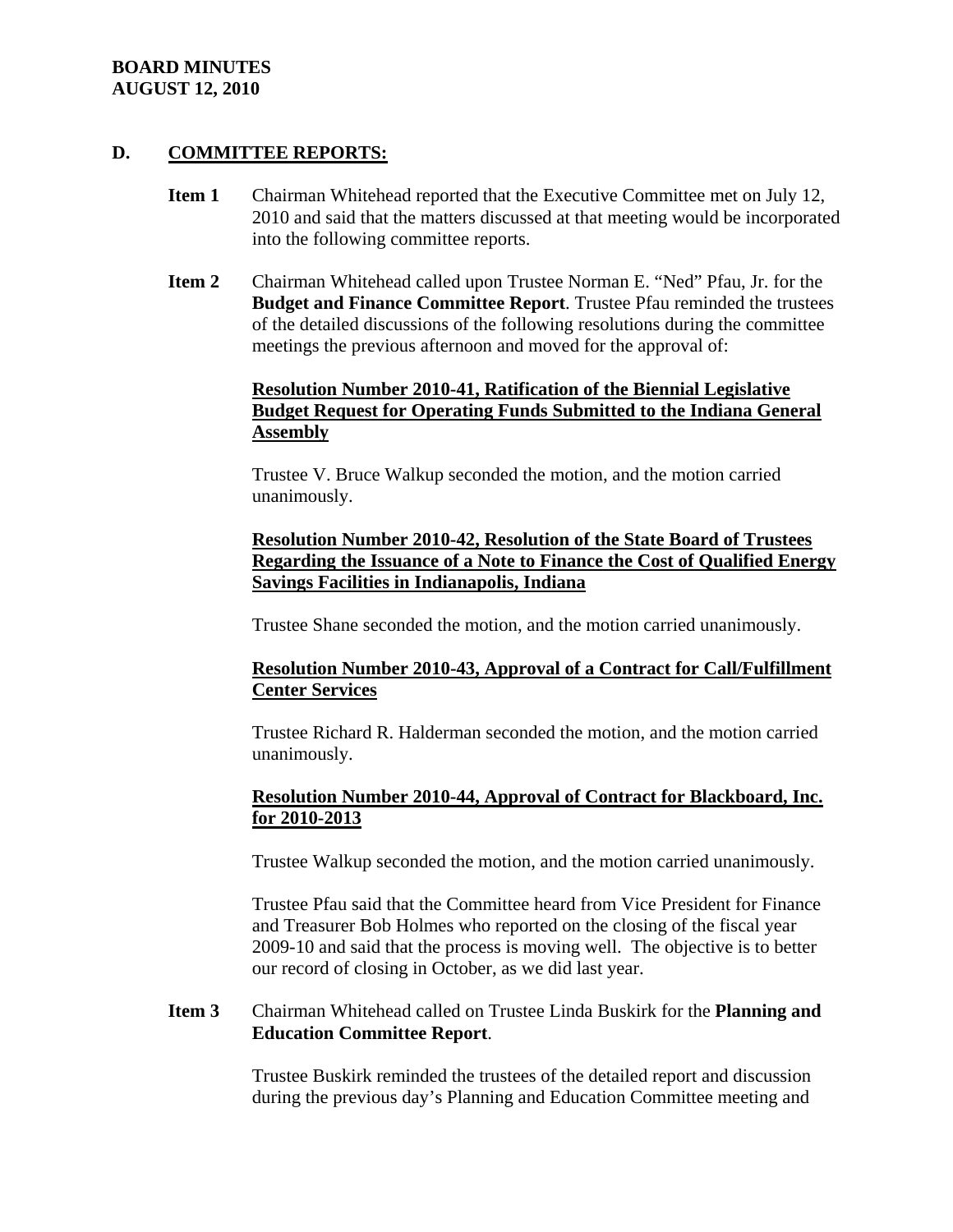moved to approve **Resolution Number 2010-45, Approval of a New Program.** Trustee Walkup seconded the motion, and the motion carried unanimously.

Trustee Buskirk reported that the Committee also heard a report on credit transfer. The trustees learned what a complex issue transferring credits is statewide. Transfer in Indiana is primarily course by course, and while some recent news stories chronicle current challenges, the real news is how much improvement there has been for Ivy Tech students to see their credits transfer to four-year institutions. Ivy Tech is actually a leader in the State working with the Commission for Higher Education to improve the transfer situation.

The committee also heard a progress report on how we are implementing the Accelerating Greatness Strategic Plan. Specifically, the Committee heard an update on Strategy 2, Ensuring That Indiana's Citizens, Workforce, and Businesses are Globally Competitive. The Committee heard about initiatives for improving our engagement with the employer community; we are assessing their needs and hearing that our programs are advancing Indiana in the global economy. Updates on the other three strategies will be presented at each Planning and Education Committee meeting.

**Item 4** Chairman Whitehead called on Trustee V. Bruce Walkup to give the **Buildings, Grounds, and Capital Committee Report**. Trustee Walkup reminded the trustees of the detailed discussions of the following resolutions during the committee meetings the previous afternoon and moved for the approval of:

# **Resolution Number 2010-46, Approval to Purchase 0.132 Acres of Improved Land at 1237 East 35th Court in Gary, Region 1/Northwest**

Trustee Steve Schreckengast seconded the motion, and the motion carried unanimously.

#### **Resolution Number 2010-47, Request That Ivy Tech Foundation, Inc. or One of Its Affiliates Receive a Gift of the Lung Instructional Center in Elkhart for Lease to the College, Region 2/North Central**

Trustee Schreckengast seconded the motion, and the motion carried unanimously.

# **Resolution Number 2010-48, Approval to Purchase 7.0 Acres of Improved Land at 303 Carlisle Street South in Terre Haute, Region 7/Wabash Valley**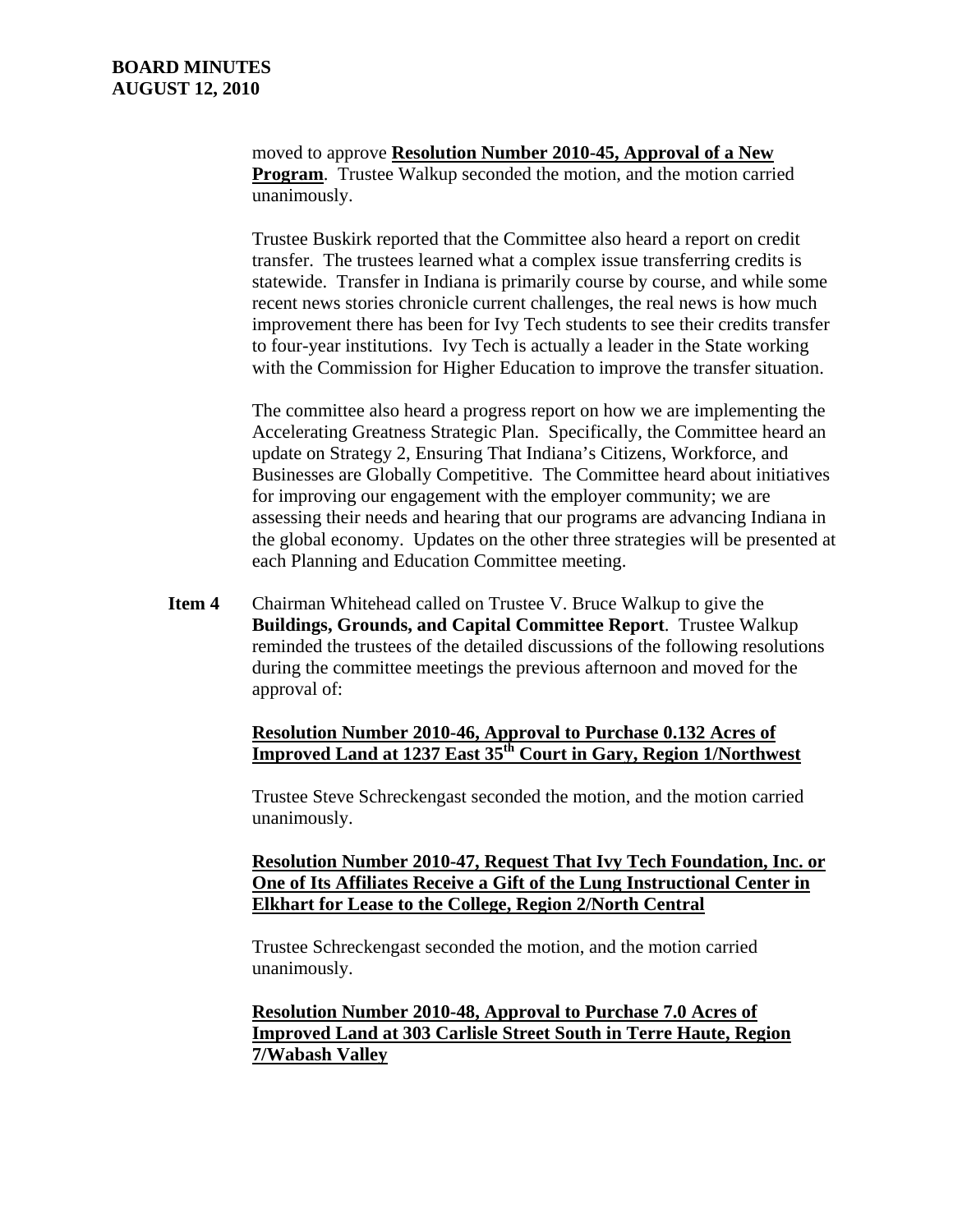Trustee Schreckengast seconded the motion, and the motion carried unanimously.

**Resolution Number 2010-49, Approval to Dispose of Property Not Needed by the College at Its Indianapolis North Meridian Center Campus by Easement to the City of Indianapolis, Department of Public Works, Region 8/Central Indiana**

Trustee Shane seconded the motion, and the motion carried unanimously.

### **Resolution Number 2010-58, Approval to Dispose of Property Not Needed by the College at Its Indianapolis North Meridian Center Campus by Right of Way and Drainage Easements to the City of Indianapolis, Department of Code Enforcement, Region 8/Central Indiana**

Trustee Shane seconded the motion, and the motion carried unanimously.

At this time during the regular meeting, Chairman Whitehead called a public hearing for the consideration and awarding of public works contracts. Trustee Walkup made the motion to approve **Resolution Number 2010-50** for the approval of the Warsaw new construction project bid package two contracts. Trustee Schreckengast seconded the motion. Chairman Whitehead asked if anyone in attendance had anything to present to the Board regarding this resolution or any questions about this resolution, and no one came forward. Chairman Whitehead called for a vote to approve **Resolution Number 2010- 50, Approval of Warsaw New Construction Project Bid Package Two Contracts, Region2/North Central**, and the motion carried unanimously.

Continuing, Trustee Walkup made the motion to approve **Resolution Number 2010-51** for the approval of a construction contract for the build out of the Learning Resource Center space in the Multi Modal Facility in Indianapolis. Trustee Shane seconded the motion. Chairman Whitehead asked if anyone in attendance had anything to present to the Board regarding this Resolution or any questions about this, and no one came forward. Chairman Whitehead called for a vote to approve **Resolution Number 2010-51, Approval of a Construction Contract for the Build Out of the Learning Resource Center Space in the Multi Modal Facility in Indianapolis, Region 8/Central Indiana**, and the motion carried unanimously.

Trustee Walkup made the motion to approve **Resolution Number 2010-52** for the approval of an Indianapolis Fall Creek expansion new construction and renovation project bid package five contracts in Indianapolis. Trustee Shane seconded the motion. Chairman Whitehead asked if anyone in attendance had anything to present to the Board regarding this Resolution or any questions about this resolution, and no one came forward. Chairman Whitehead called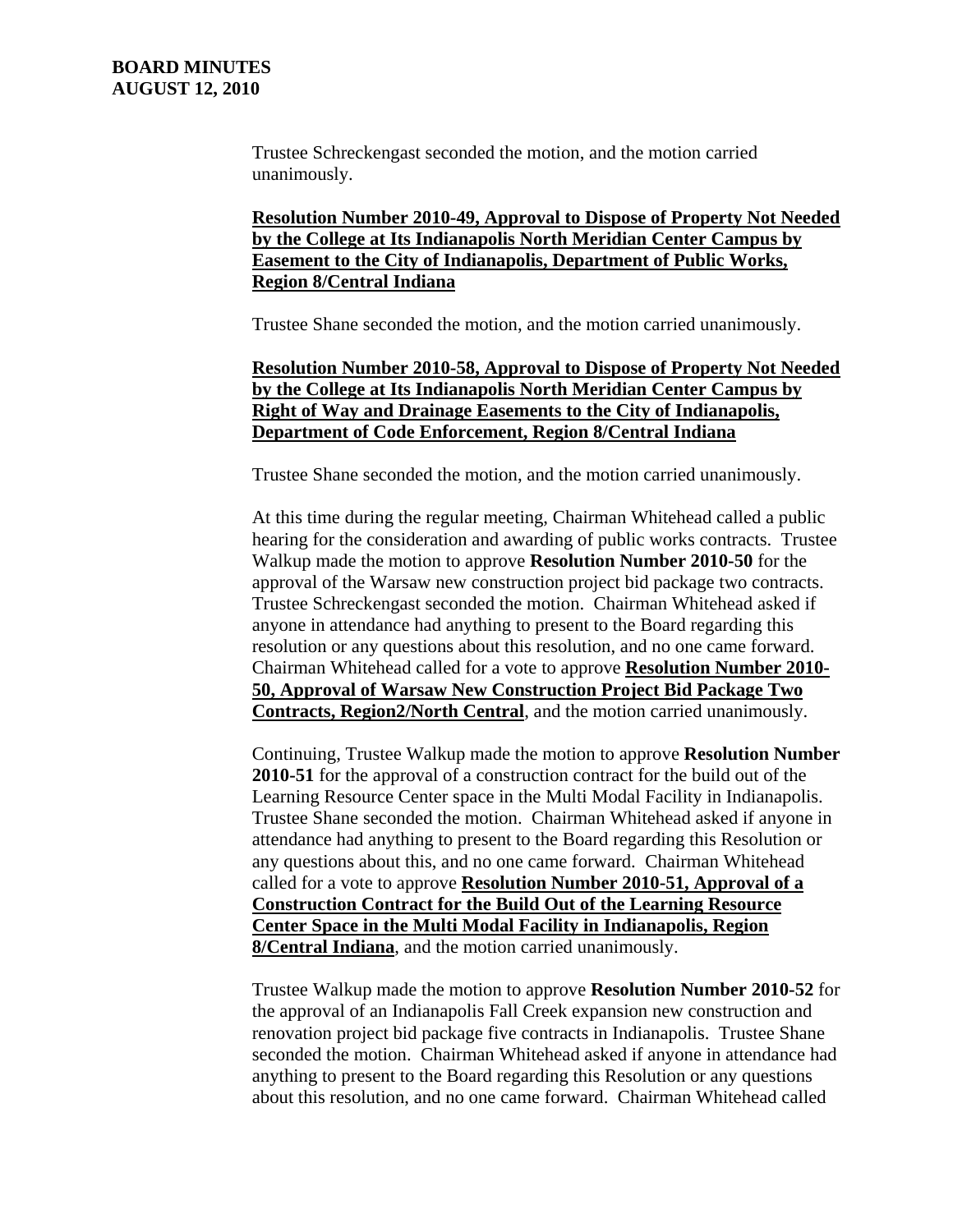for a vote to approve **Resolution Number 2010-52, Approval of Indianapolis Fall Creek Expansion New Construction and Renovation Project Bid Package Five Contracts, Region 8/Central Indiana**, and the motion carried unanimously. Chairman Whitehead closed the public hearing.

- **Item 5** In the absence of David M. Findlay, Chairman Whitehead called on Trustee V. Bruce Walkup for the **Audit Committee Report**. Trustee Walkup reported that there were no action items to bring before the Board. He acknowledged the thorough work of Mike Davis who was recently hired as the Executive Director of Internal Audit.
- **Item 6** Chairman Whitehead called on Trustee Steve Schreckengast for the **Workforce and Economic Development Committee Report**. Trustee Schreckengast reported that there were no action items to bring forward. He reported that the Committee heard from Mr. Terry Huber, Executive Director for WED for the Southwest Region. The Committee also heard from Vice President for Communications and Marketing Jeff Fanter who reported on the intensified efforts in marketing the College's WED activities. The Committee also heard updates on recent staff visits to Cuyahoga Community College and Macomb Community College.

# **E. TREASURER'S REPORT:**

Chairman Whitehead called on Bob Holmes, Vice President for Finance and Treasurer, for the **Treasurer's Report**.

 Vice President Bob Holmes directed the trustees to their folders for the reports for June and July, and he explained that he would focus his report today on the June yearend figures. The 2009-10 fiscal year is officially completed and we are in the process of doing the final closing entries and putting together the financial statements and budgetary carry forward. While those reports are not yet complete, we are far enough along to know that he can report that we ended the year in good financial shape. Credit goes to the chancellors and finance directors around the State for their careful financial management of all of their budgets. Like colleges across the country, Ivy Tech had state appropriations that were withheld. In total, the State withheld \$1.1 million of federal ARRA stimulus funds which had previously been allocated for R and R this past year. In addition, about \$474,000 in debt service funds was withheld after several capital projects were not released due to the economic situation. For 2010-11, we already know that we will lose \$1 million of R and R money and \$10 million of general operating appropriations from cuts that were made last December. The State's recent surplus statement and July revenue results indicate that further cuts may well be made. For 2009-10, total College operating revenues were almost \$450 million, an increase of \$70 million over last year. This growth is primarily in student fees which grew by \$62 million. State appropriations increased by another \$7.6 million primarily as the result of our debt service reimbursements. Investment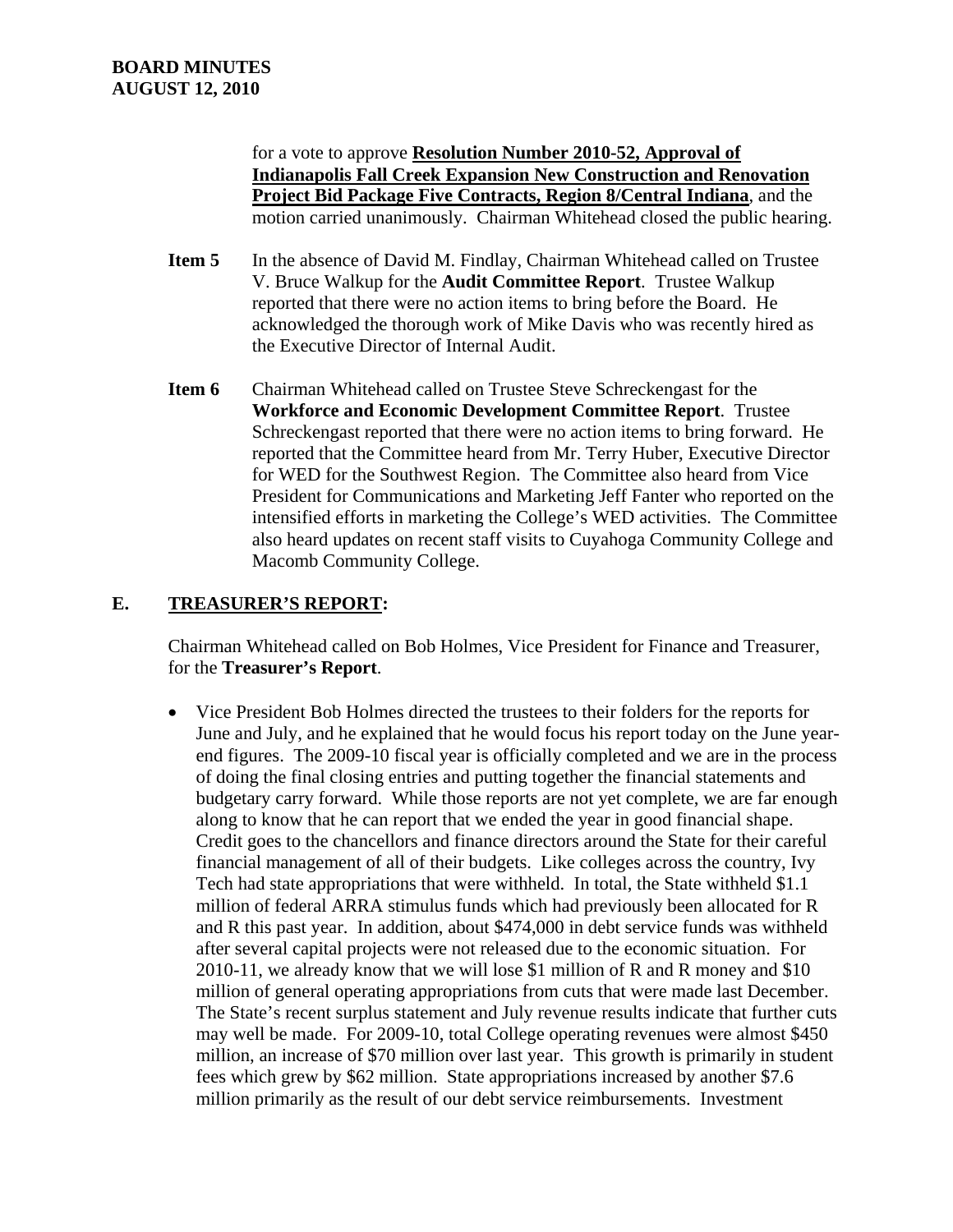income declined by about \$800,000, and other income and transfers in grew by about \$1.7 million. Total operating expenses, including transfers out, were \$417 million, so we ended the year with a positive spread of about \$32 million. A little less than two thirds of our total expenses are for salaries and benefits. While the number of fulltime equivalent students increased by about 30 percent, the increase in compensation and supplies and equipment were only eight percent, while utilities and facility leases were stable. The increase for transfers out reflect larger debt service reimbursements, increased use of operating funds for R and R needs, and funding for accrued but unused vacation, sick leave, and post-employment benefit liabilities. Vice President Holmes said he is pleased to report that at the end of 2009-10, the College was fully funding those liabilities. That fact, along with having a defined contribution retirement plan for most employees rather than a defined benefit retirement plan, means we do not face future financial problems that a lot of other governmental entities and educational institutions will face. In 2010-11, the new Elkhart building is nearing completion. We are scheduled to make the final payment of \$14.9 million tomorrow, and we will officially take possession of Phase I of that project on the same day. Trustee Shane asked to recognize all of the finance staff who have stepped up to meet all of the challenges to help us get through the tremendous institutional growth and to meet all of the State's requirements; she and the other trustees are appreciative of all of their efforts. Vice President Holmes said that all of the regional finance directors and their chancellors and people on his staff all work very hard and he appreciates their kindness. Vice President Holmes called for questions, and there were none. Trustee Kevin M. Ahaus moved that the Treasurer's Report be approved. Trustee Anthony J. Moravec seconded the motion, and the motion carried unanimously.

# **F. STATE OF THE COLLEGE:**

Chairman Whitehead called on President Thomas J. Snyder for the **President's Report**.

 President Snyder announced that the Board would hear Engagement Reports on the College's 2010 Strategic Plan "Changing Lives, Changing Indiana" from Chancellor Dan Schenk, and the College's 2013 Strategic Plan "Accelerating Greatness" from Vice President for Engagement and Program Analysis Jeff Terp. He called on Chancellor Dan Schenk for a report on the Southwest Region.

The engagement reports and the regional report were provided for information only; no Board action was required.

(Narratives and PowerPoint presentations were distributed to the Board prior to the meeting and are on file with the approved minutes of this meeting.)

 President Snyder introduced Ivan Hernandez, Director of Admissions from Ivy Tech Lafayette, and called on him for a report of a recent Achieving the Dream (ATD) initiative at the Lafayette Region. Mr. Hernandez explained that he is the co-chair of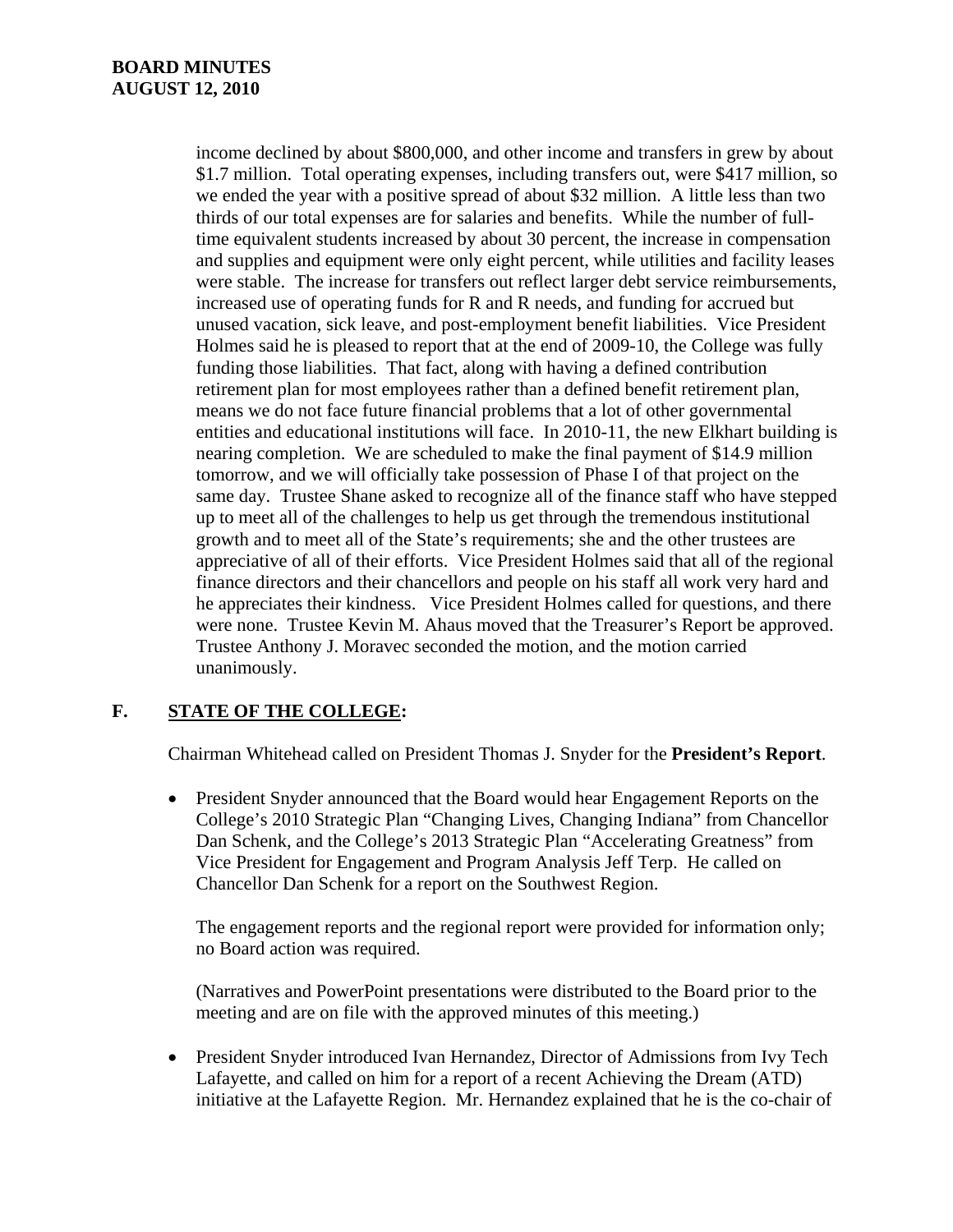the Lafayette Region's Achieve the Dream team along with Gurig Trana, business faculty. They wanted to expose their students to the ATD initiative, so they implemented "guerilla marketing" by placing blank posters around the campus that students could "graffiti" with their thoughts and dreams. There were concerns about what the students would write, but the majority of the comments were positive and inspirational. Students wrote of wanting to transfer to four-year institutions, becoming the first person in their family to graduate from college, and some students even wrote of their desire to return to Ivy Tech to teach. Some students shared dreams for themselves, some shared dreams for their families, and some shared dreams for their communities—evidence that Ivy Tech is touching more lives than just those of our students.

 President Snyder introduced Andrea Heidelback, Chapter President of Phi Theta Kappa (PTK) at the Lafayette campus. She is pursuing a degree in elementary education, and she plans to transfer to Indiana State University, Butler University, or IUPUI. She said that while not all of her Ivy Tech credits would transfer to all three of these institutions, they would all transfer to Indiana State; however, she continues to keep her options open. President Snyder introduced Natalie Myer, a student at the Lafayette campus who was recently elected International Vice President for Division 3 of PTK, and he called on her for remarks. She has her RN degree and is working on a degree in political science. Ms. Myer thanked the president and the trustees for the opportunity to speak to them today. She said that she hopes everyone thinks of two things as they listen to her story: like every good story, the ending is constantly being refined and this is not just about her but it is about every student that walks through Ivy Tech. Ms. Myer enrolled at the Ivy Tech Lafayette campus in 2007 and began pursuing her nursing degree, but she discovered that Ivy Tech gave her the opportunity to do so much more. She said that Ivy Tech was affordable due to grants, scholarships, and student loans that covered her tuition, books, and even rent at times. She said she found her instructors to be knowledgeable and experienced; some were also professors at four-year institutions. She said that her education was at the same level as a four-year institution and most of the time, it was better, and at a fraction of the cost. She said that her clinicals, which were nearby, enabled her to work within her community. She also said that students who attend Ivy Tech do not miss out on campus experiences they might get at four-year institutions—Ivy Tech provides a more personal experience. Being in Phi Theta Kappa also supplemented the education that Ivy Tech was giving her and allowed her to see dreams beyond her medical interests. As an international officer of PTK, Natalie said that she is a resource not only to her fellow Ivy Tech students but also to community college students across the country. She feels that, by sharing her story, she can encourage other students to create their own experiences, fulfill their dreams, and complete their degrees. She said she will continue to find better ways to help others, but her success would not have been possible without all of the opportunities that Ivy Tech has given her. She feels proud knowing that her story won't stop here and that many other similar stories will follow.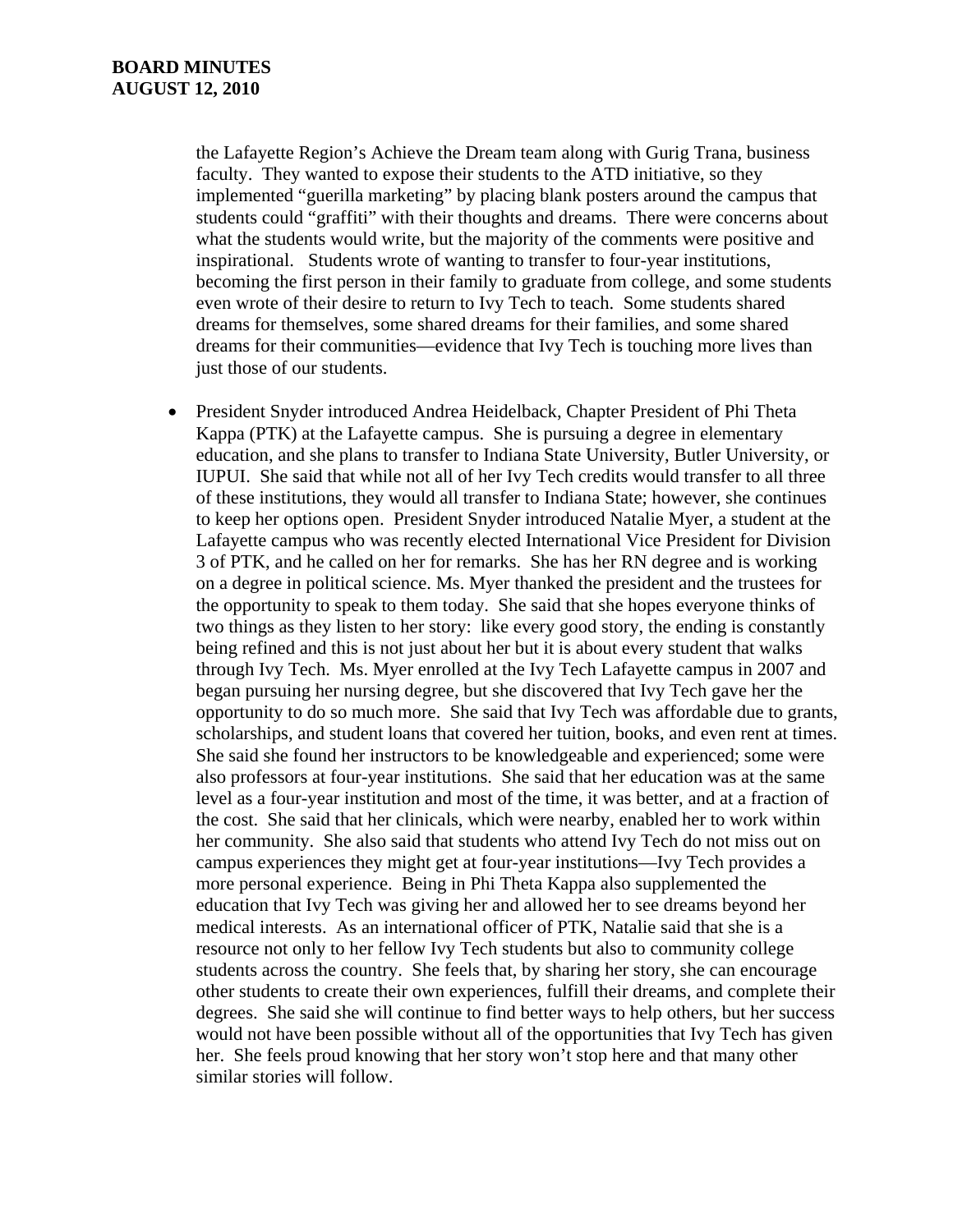Chairman Whitehead thanked Natalie, Andrea, and Ivan for sharing their stories and said they were all very inspirational. She thanked Chancellor Dan Schenk and his team for hosting these meetings.

### **G. OLD BUSINESS:**

Chairman Whitehead called for old business, and there was none.

#### **H. NEW BUSINESS:**

Chairman Whitehead called for new business.

- Trustee Walkup presented **Resolution Number 2010-59** and explained that the State Board finds that it is in the best interests of Ivy Tech Community College of Indiana to waive, on a one-time basis, the one hundred eighty (180) day written notice period regarding the termination of President Snyder's Employment Agreement and formally extend President Snyder's Employment Agreement effective immediately with the passage of this Resolution, through and including June 30, 2014, subject to the other terms and conditions of the Employment Agreement. Trustee Walkup moved to approve **Resolution Number 2010-59-Resolution to Approve an Extension of the Employment Agreement With President Thomas J. Snyder Through June 30, 2014**, and Trustee Halderman seconded the motion. Chairman Whitehead called for further discussion, and there was none. The motion carried unanimously. Trustee Shane thanked President Snyder for his leadership, especially with having to deal with budget constraints. President Snyder said that this has been an honor for him to lead the College and he has a great team behind him. Chairman Whitehead said she has appreciated all of the communication between the Board and the President.
- Chairman Whitehead presented **Resolution Number 2010-53, Election of State Trustees to Board of Directors of Ivy Tech Foundation, Inc**. She explained that the articles of incorporation of the Ivy Tech Foundation by-laws provides that four members of the Ivy Tech Foundation board of Directors are to be State Trustees of Ivy Tech Community College, elected to the Foundation Board by the College's State Board of Trustees annually. The State Board finds it to be in the best interests of both the College and the Foundation to have appropriate State Trustee representation on the Foundation Board. Trustee Leslie C. Shively moved that Trustees David M. Findlay, Lee J. Marchant, Anthony J. Moravec, and Steve Schreckengast, serve on the Foundation Board of Directors. Trustee Halderman seconded the motion, and the motion carried unanimously.
- Chairman Whitehead called on Vice President for Administration Bill Morris for a report on **Resolution Number 2010-54**. Vice President Morris explained that the State Trustee By-laws were amended in 2008 by adding a Code of Conduct and a Conflict of Interest Policy. Since these apply to the regional trustees as well, they needed to be incorporated into the Regional Trustee By-laws. Additionally, the state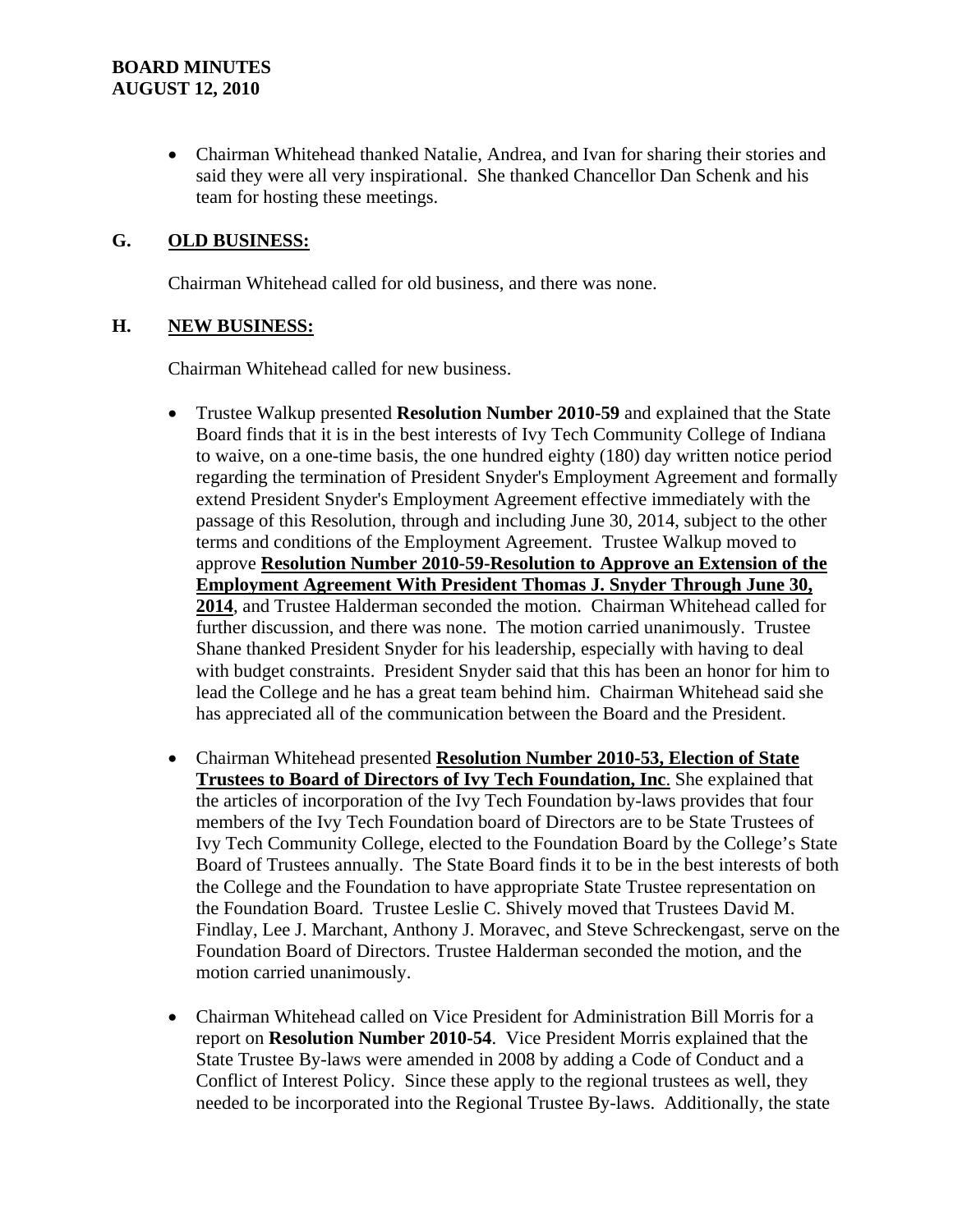statute for Ivy Tech and the State Trustee By-laws contain similar language that the regional boards of trustees will consist of "at least" seven members. The regional bylaws have not yet been modified and currently read that regional board of trustees will "consist of seven" members. It is a very subtle yet important distinction. It is also not a coincidence that the next resolution the Board will consider, 2010-55, calls for the appointment of an eighth trustee to the Fort Wayne Regional Board. It is therefore, important that the State Board act to amend the Regional Trustee By-laws to be consistent with the state statute and the State Board By-laws. The additional modifications recodify the Regional By-laws and bring them up to date. Trustee Halderman made the motion to approve **Resolution Number 2010-54, Approval of Amendments to By-Laws of the Regional Boards of Trustees**. Trustee Ahaus seconded the motion, and the motion carried unanimously.

- Trustee Buskirk presented **Resolution Number 2010-55** and explained that the Northeast Regional Board has expressed an interest in increasing the number of members on their Regional Board from seven to eight. The Northeast Regional Board Nominating Committee has identified and recommends one candidate to serve on the Northeast Regional Board. Trustee Buskirk moved to approve **Resolution Number 2010-55, Appointment of a Regional Trustee, Northeast Region**, appointing Mr. Donald F. Wood, representing manufacturing, as a regional trustee for the Northeast Region. Trustee Debora K. Butterfield seconded the motion. Chairman Whitehead called for further discussion, and there was none. The motion carried unanimously.
- Chairman Whitehead presented **Resolution Number 2010-56** and explained that the terms of two East Central Regional Trustees were scheduled to expire on June 30, 2010. The East Central Regional Board Nominating Committee has agreed to reappoint the two individuals listed below to serve another term on the East Central Regional Board. Chairman Whitehead moved to approve **Resolution Number 2010- 56, Reappointment of Regional Trustees, East Central Region**, reappointing Ms. Patricia K. Crowe, representing labor; and Mr. Joseph M. Russell, representing agriculture, as regional trustees for the East Central Region. Trustee Schreckengast seconded the motion. Chairman Whitehead called for further discussion, and there was none. The motion carried unanimously.
- Trustee Leslie C. Shively presented **Resolution Number 2010-57** and explained that the terms of two Southwest Regional Trustees were scheduled to expire on June 30, 2010. The Southwest Regional Board Nominating Committee has agreed to reappoint the two individuals listed below to serve another term on the Southwest Regional Board. Trustee Shively moved to approve **Resolution Number 2010-57, Reappointment of Regional Trustees, Southwest Region**, reappointing Mr. Timothy A. Flesch, representing commerce; and Mr. Robert L. Wathen, representing commerce, as regional trustees for the Southwest Region. Trustee Buskirk seconded the motion. Chairman Whitehead called for further discussion, and there was none. The motion carried unanimously.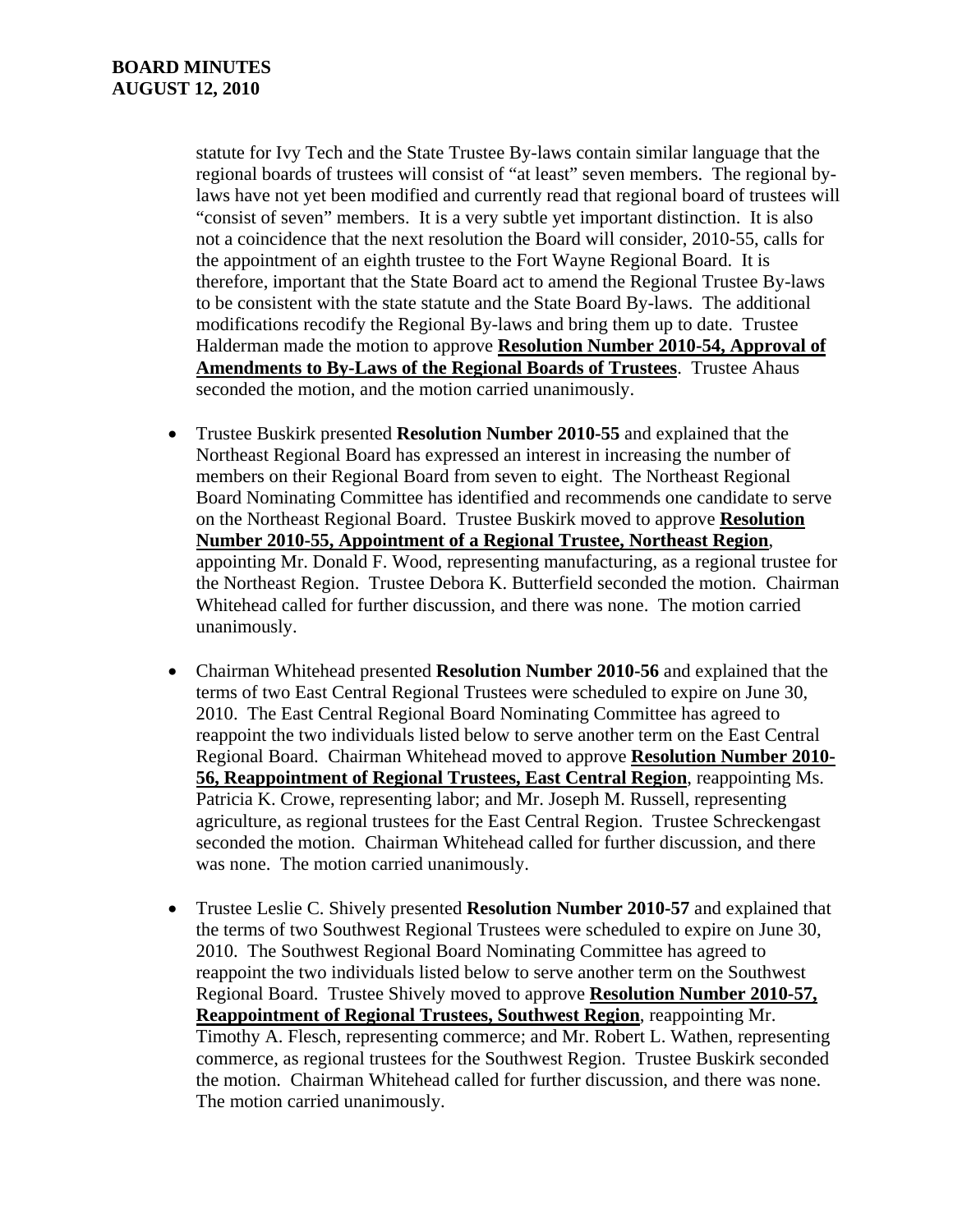### **BOARD MINUTES AUGUST 12, 2010**

 Chairman Whitehead said that she has fulfilled her two-year term as Chairman of the State Board of Trustees, and she called for a report from Nominating Committee chairman Trustee Pfau. Trustee Pfau reported that the Nominating Committee consisted of himself and Trustees Butterfield and Schreckengast, and he offered the following slate of Board officers:

Chairman: Lee Marchant Vice Chairman: Anne Shane Secretary: Bruce Walkup Treasurer: Bob Holmes Assistant Treasurer: Mark Husk Assistant Secretary: Bill Morris

These officers would serve effective immediately for two years. Trustee Schreckengast moved to close the nominations and to accept the report of the nominating committee. Trustee Butterfield seconded the motion. Chairman Whitehead called for discussion, and there was none. The motion carried unanimously.

Trustee Whitehead turned the gavel over to newly elected Chairman Lee J. Marchant. Trustee Whitehead thanked the trustees for the opportunity to serve as their chairman, and she thanked President Snyder for everything he has done not only for her as the Chairman of the Board but also for the College. President Snyder thanked Trustee Whitehead for her leadership.

Chairman Marchant thanked his fellow trustees for electing him Chairman, and commented that he considers this an incredible honor. He has been affiliated with Ivy Tech for over 20 years, and in those 20 years, he has never seen an organization change as much as Ivy Tech. The College went through unprecedented change when President Snyder came on board, and he thanked Trustee Whitehead for her leadership in helping the trustees become more cohesive as a Board and in its positive relationship with the president.

 Chairman Marchant read aloud **Resolution Number 2010-60** acknowledging Trustee Whitehead's commitment, service, and leadership during her tenure as Chairman of the Ivy Tech Community College of Indiana State Board of Trustees. Chairman Marchant made the motion to approve **Resolution Number 2010-60, Appreciation of Kaye H. Whitehead for Service as Board Chairwoman of the State Board of Trustees of Ivy Tech Community College of Indiana** and Trustee Buskirk seconded the motion. The motion carried unanimously. Trustee Whitehead was